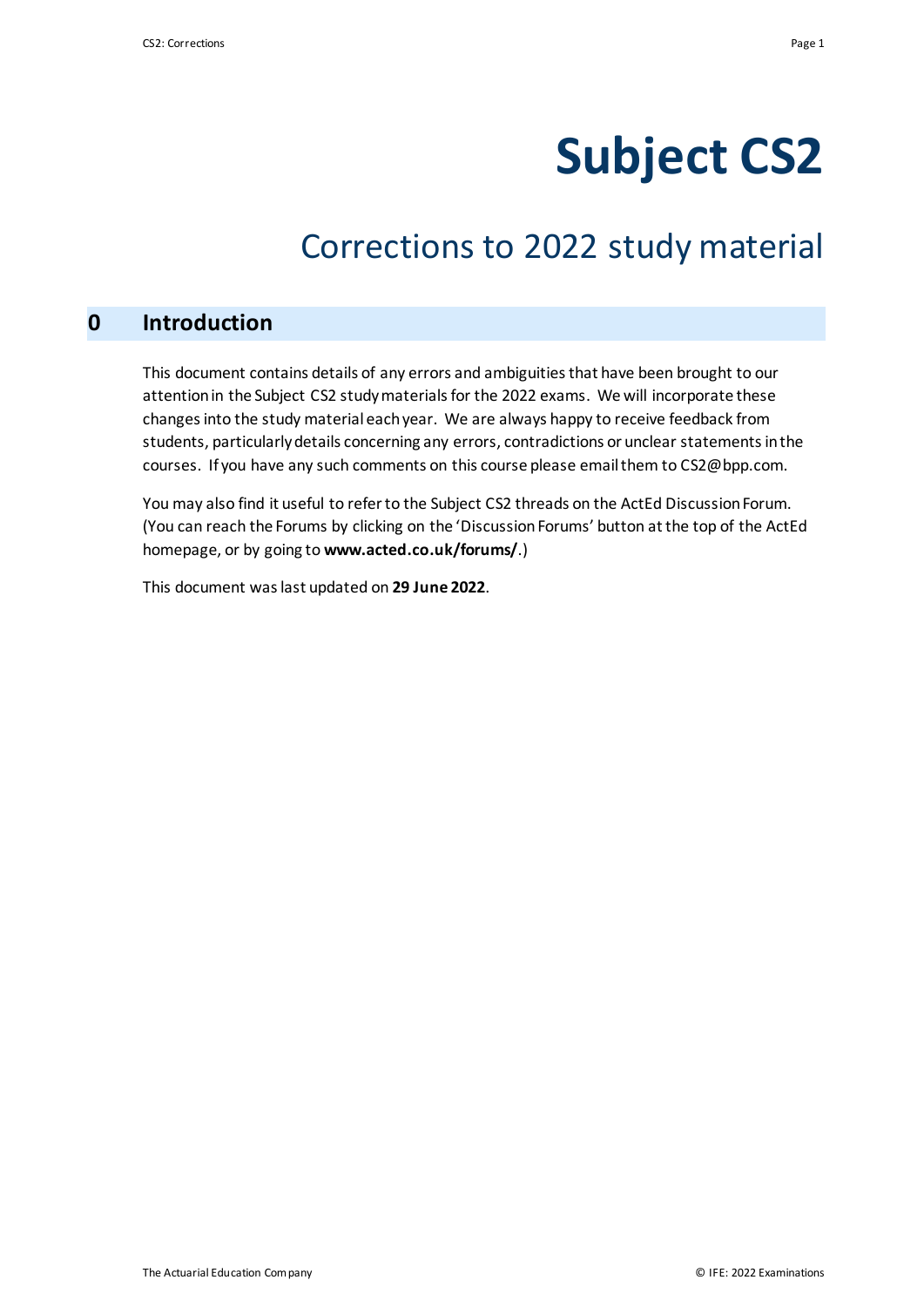## **1 CMP Upgrade**

#### *Page 9 (added on 9 November 2021)*

A new section has been added at the bottom of this page for Section 3 of Chapter 15 and additional replacement pages have been included. Please see the latest CMP Upgrade for more details.

#### *Page 15 (added on 9 November 2021)*

A new section has been added for Chapter 12. Please see the latest CMP Upgrade for more details.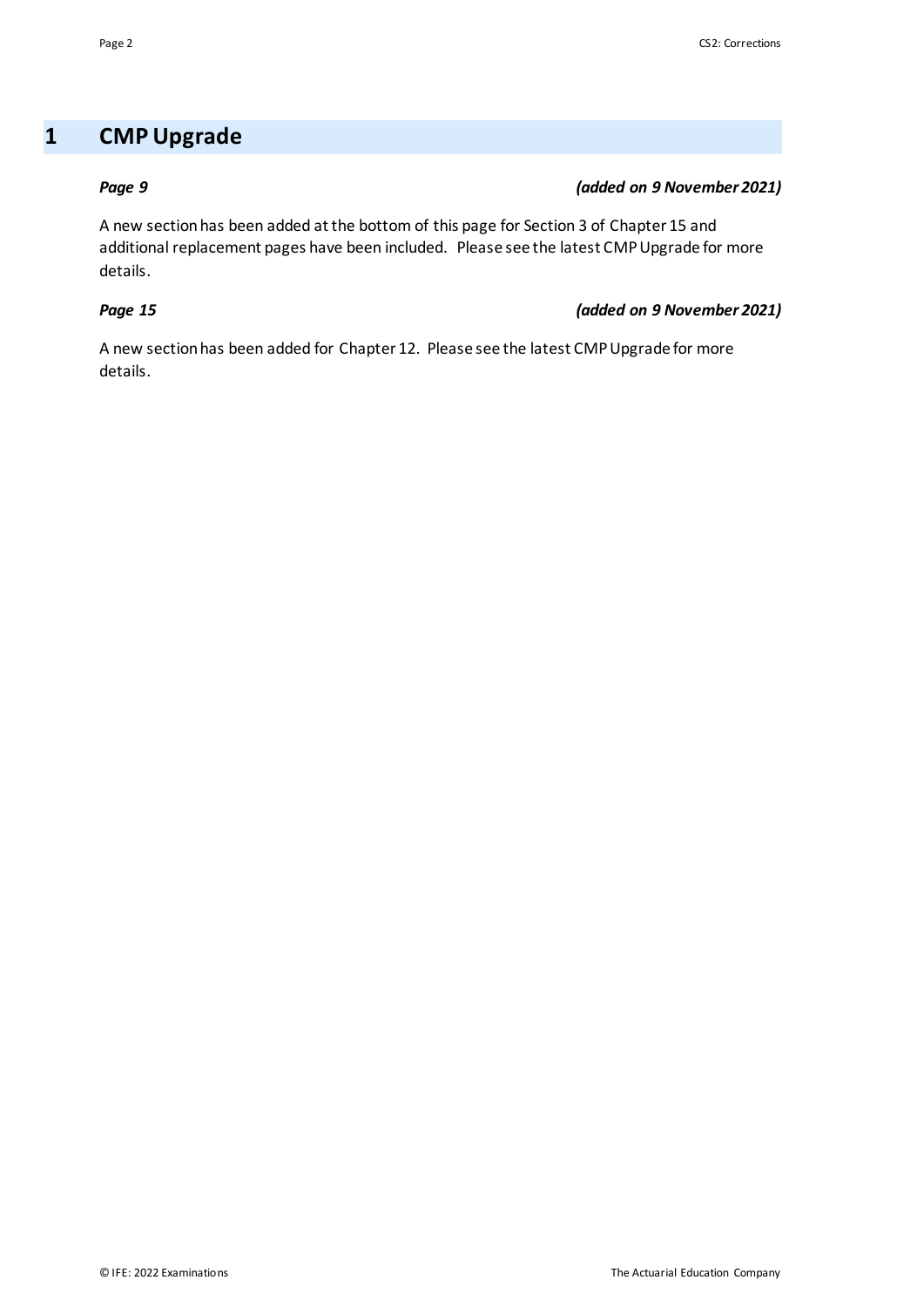### **2 Paper A Course Notes**

#### **Chapter 7**

There is a mistake in the last line of the paragraph on this page. The paragraph should read:

Observing lives between (say) integer ages  $x$  and  $x + 1$ , and limiting the period of **investigation, are also forms of censoring. Censoring might still occur at unpredictable times – by lapsing a life policy, for example – but survivors will certainly be lost to observation at a known time, either on attaining age** *x* + **1 or when the investigation ends.**

*Page 42 (added on 9 February 2022)*

#### **Chapter 12**

# The equation for the age-period-cohort version of the Lee-Carter model should be:

 $\ln m_{x,t} = a_x + b_x^2 k_t + b_x^2 h_{t-x} + \varepsilon_{x,t}$ 

#### *Page 54 (added on 9 November 2021)*

The penalised log-likelihood in the fourth bullet point should not include the factor of  $\frac{1}{2}$  in the penalty term. It should be:

 $I_p(\theta) = I(\theta) - \lambda P(\theta)$ 

### **Chapter 13**

There is a mistake in the first paragraph of the moving average definition. The paragraph should read:

A *moving average process* of order  $q$ , denoted  $MA(q)$ , is a sequence  $\{X_t\}$  defined by the **rule:**

#### **Chapter 14**

#### *Page 4 (added on 9 November 2021)*

The penultimate paragraph in the R box has a mistake in the name of the  $ts.plot()$  function. It should read:

**As the** ts.plot() **function plots a line graph by default, the points can be added with the**  points() **function:**

### *Page 5 (added on 9 November 2021)*

#### *Page 20 (added on 9 November 2021)*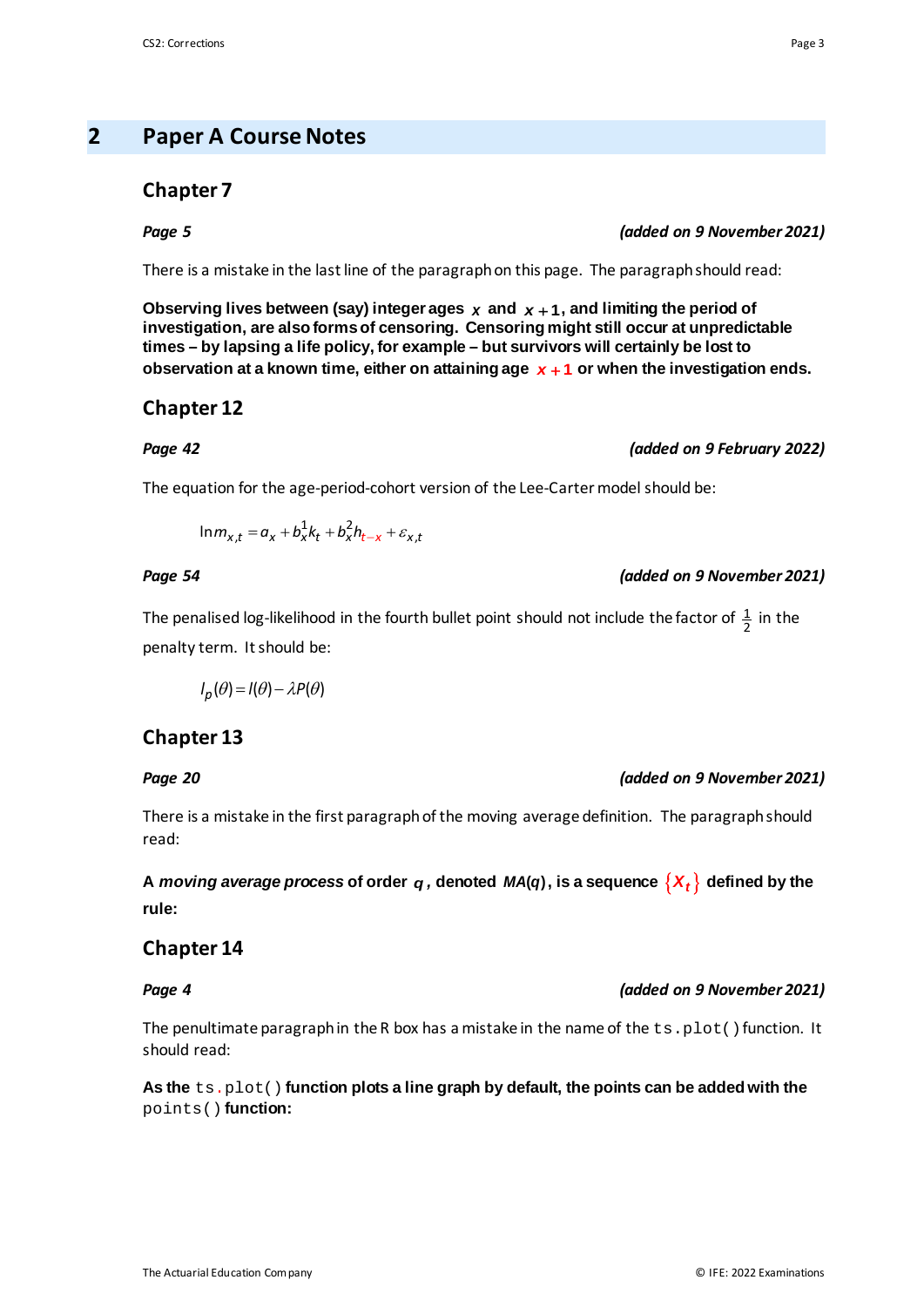#### *Page 25 (added on 9 November 2021)*

There is a mistake in the last line of the second paragraph on this page. The paragraph should read:

**The asymptotic variance of**  *<sup>k</sup>*<sup>φ</sup> **is 1/** *n* **for each** *k p* > **. Again a normal approximation can** 

be used, so that values of the SPACF outside the range  $\pm 2/\sqrt{n}$  may suggest that the *AR(p)* model is inappropriate.

### **Chapter 15**

*Page 25 (added on 9 November 2021)*

The final equation on this page should be:

$$
\left.\frac{\mathsf{d}}{\mathsf{d}\theta}\mathsf{I}(\theta)\right|_{\theta=\hat{\theta}}=0
$$

*Page 36 (added on 9 November 2021)*

The first paragraph on this page is Core Reading and should be bold. It should be:

**The** fitdistr() **function uses a numerical algorithm for the Weibull distribution, which requires starting values. If no values are provided, then the function automatically calculates a starting point.**

### **Chapter 17**

#### *Page 55 (added on 21 January 2022)*

The final expression in the solution to Question 17.5 has a mistake in the power. The power should be  $2^{1/\alpha}$  -1 instead of  $2^{1/\alpha-1}$ . The final limit should be:

 $\lim u^{2^{1/\alpha}-1}$  $u \rightarrow 0^+$ 

### *Page 56 (added on 12 April 2022)*

The last paragraph of part (ii) of Solution 17.6 suggests using the co-monotonic copula to capture positive interdependence. The co-monotonic copula has perfect positive interdependence and may not be appropriate unlessthis appeared to be exhibited by the data. A copula such as the gaussian or Student's t with appropriate parameters could be used to capture a degree of positive interdependence throughout a joint distribution.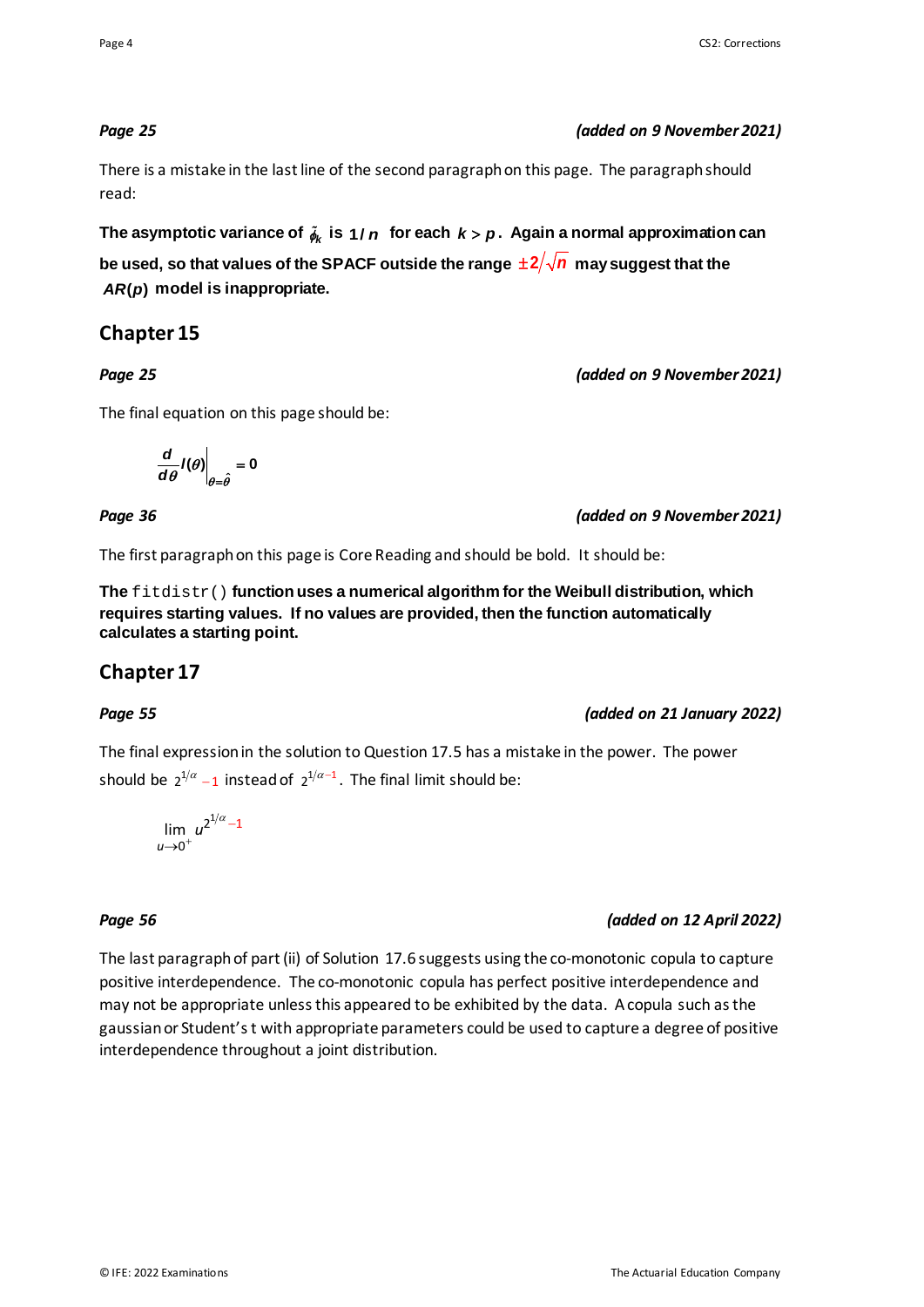### **Chapter 19**

#### *Page 27 (added on 14 December 2021)*

There are some errors in the equations embedded in the text of the example in section 3.7. This example should read:

#### **This model can be expanded to deal with expenses as the following example demonstrates.**

**Each year an insurance company issues a number of household contents insurance policies, for each of which the annual premium is £80. The aggregate annual claims from a single policy have a compound Poisson distribution; the Poisson parameter is 0.4 and individual claim amounts have a gamma distribution with parameters**  $\alpha$  **and**  $\lambda$ **. The expense involved in settling a claim is a random variable uniformly distributed between £50 and £** *b* **(> £50). The amount of the expense is independent of the amount of the associated claim. The random variable** *S* **represents the total aggregate claims and expenses in one year from this portfolio. It may be assumed that** *S* **has approximately a normal distribution.**

**(i) Suppose that:**

 $\alpha = 1$ ;  $\lambda = 0.01$ ;  $b = 100$ 

**Show that the company must sell at least 884 policies in a year to be at least 99% sure that the premium income will exceed the claims and expenses outgo.**

**(ii) Now suppose that the values of** <sup>α</sup> **,** <sup>λ</sup> **and** *b* **are not known with certainty but could be anywhere in the following ranges:**

 $0.95 \le \alpha \le 1.05$ ;  $0.009 \le \lambda \le 0.011$ ;  $90 \le b \le 110$ 

**By considering what, for the insurance company, would be the worst possible combination of values for** <sup>α</sup> **,** <sup>λ</sup> **and** *b* **, calculate the number of policies the company must sell to be at least 99% sure that the premium income will exceed the claims and expenses outgo.**

#### *Page 11 (added on 21 January 2022)*

The labelling of equations from Equation 19.4 onwards is incorrect. Equation 19.4 should be labelled 19.2 and so on.

### **Chapter 21**

There is a typo in the solution to part (ii)(b). It should read:

Similarly, the estimated probability that a claim from Region 1 for a Large amount is

fraudulent is  $\frac{3}{3+176} = 0.0168$ , *ie* 1.68%.

*Page 32 (added on 28 February 2022)*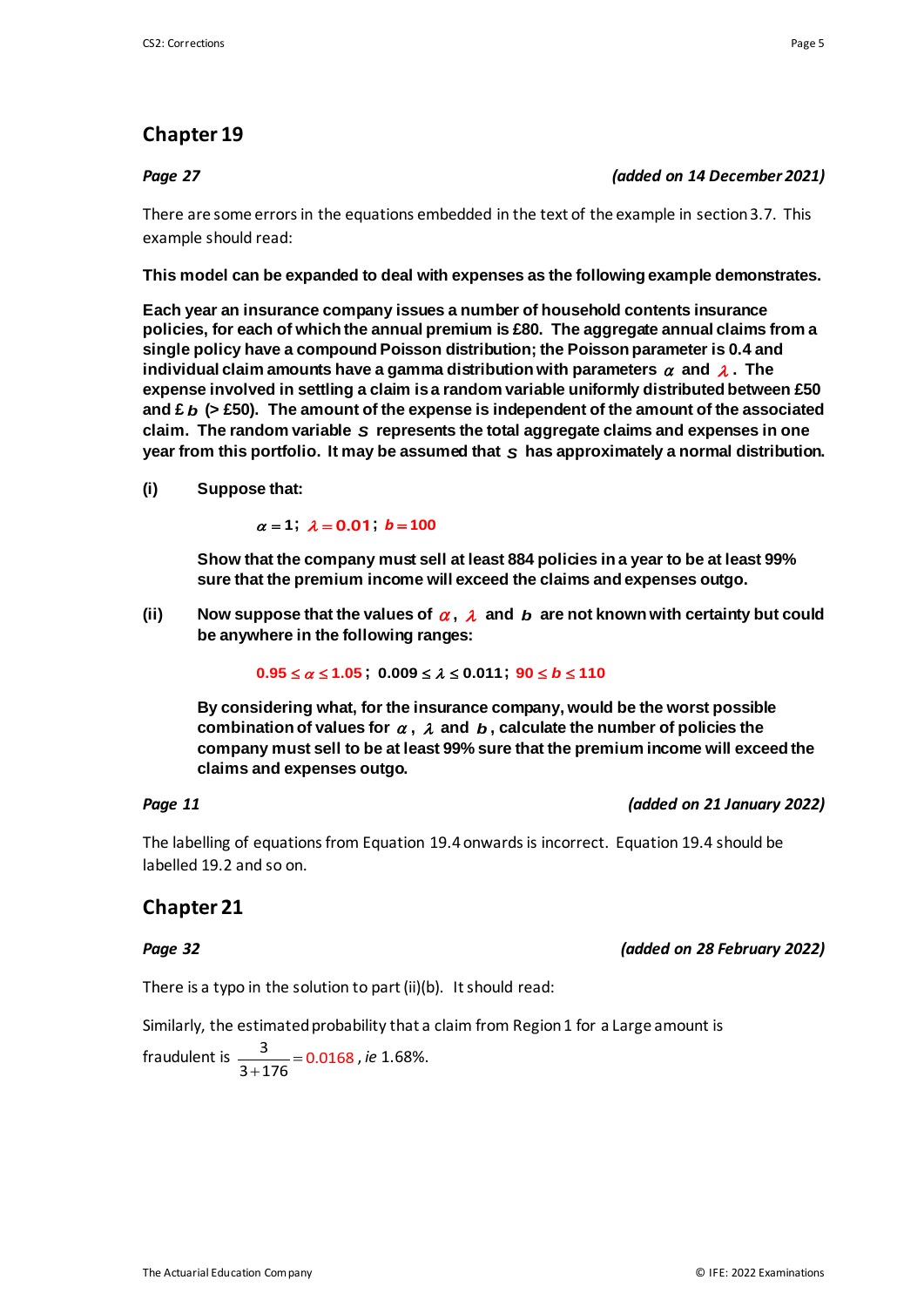#### *Page 35 (added on 9 November 2021)*

#### There is a mistake in the penultimate paragraph of this page. This paragraph is discussing the values of the quantity =  $\sum \rho_{jk}$ (1 – 1  $(1 - p_{ik})$ *K jk jk k*  $p_{ik}(1-p_{ik})$  and not the Gini index. The paragraph should read:

For a classification problem where the data points are divided into *m* distinct categories, this quantity must take a value between 0 and  $\rm _1 \rm _$ *m* . As  $m \rightarrow \infty$ , the upper limit of this quantity tends to 1.

#### *Page 41 (added on 21 December 2021)*

### Around halfway down the page, part  $(i)(a)$  should be part  $(i)(b)$ .

#### *Pages 45, 46, 47 (added on 21 December 2021)*

There is a typo in the titles of the graphs on these pages. The first line of the title should read:

Predicted vs. observed median house

#### *Page 46 (added on 21 December 2021)*

There is an error in the section reference around halfway down the page. It should read:

When we introduced random forests in Section 3.3, we discussed considering subsets of the input variables at each split point.

#### *Page 60 (added on 9 November 2021)*

The expression for the penalised log-likelihood in the Penalised generalised linear models section is incorrect. It should be:

#### Penalised generalised linear models

Penalised regression is an adaptation of the method of maximum likelihood where a penalty is applied to constrain the estimated values of the parameters to improve their reliability for making predictions. The method involves maximising the penalised likelihood:

 $I(\beta_0, \beta_1, \ldots, \beta_d | \mathbf{x}, \mathbf{y}) - \lambda g(\beta_0, \beta_1, \ldots, \beta_d)$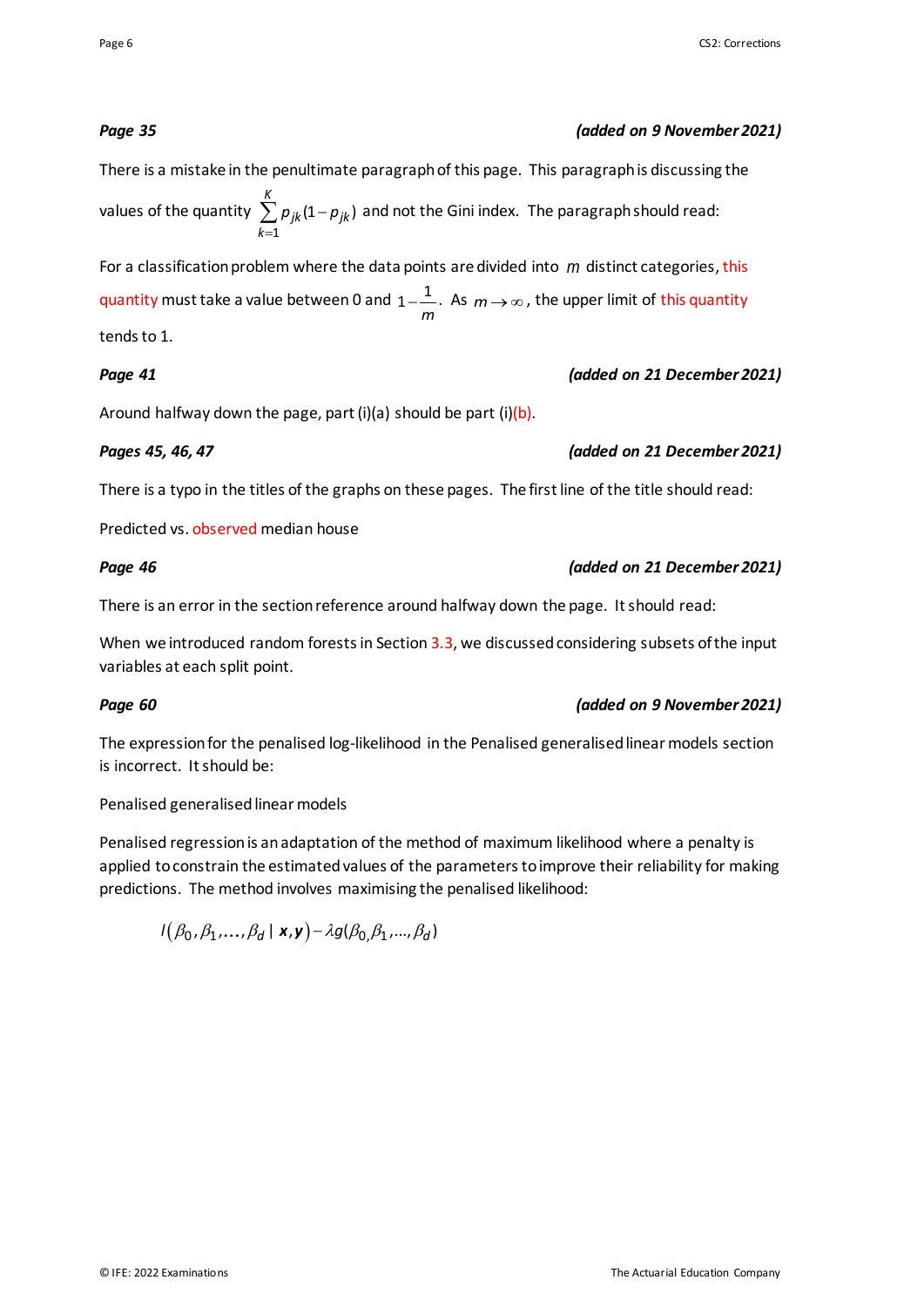### **3 Assignments**

#### **Assignment X1 Solutions**

#### *Question 3 (added on 9 November 2021)*

The solution for Chain 1 does not reflect the latest Core Reading on periodicity. The solution should read:

Chain 1 is not periodic or aperiodic. It is not possible to return to State 1 at all and State 2 is aperiodic.

#### **Assignment X2 Questions**

#### *Question 5 (added on 9 November 2021)*

The part reference in part (ii) is incorrect. It should read:

Write down an integral expression for  $p_{12}(x, x+t)$  in terms of transition rates and the probabilities in part (i).

### **Assignment X2 Solutions**

#### *Question 6 (added on 29 June 2022)*

There is a typo in the expression for the sum of a geometric series at the top of page 8. It should read:

$$
a + ar + ar2 + ... + arn-1 = \frac{a(1 - rn)}{1 - r}
$$

#### **Assignment X4 Solutions**

#### *Question 10, part (iii)(a) (added on 29 June 2022)*

There is a typo in the first line of the calculationat the top of page 19. It should be:

$$
P(X_M \le 495) = P\left(\frac{X_M - 500}{\frac{1}{50}500} \le \frac{495 - 500}{\frac{1}{50}500}\right)
$$

$$
\approx \exp\left(\frac{495 - 500}{\frac{1}{50}500}\right)
$$

$$
= \exp(-0.5) = 0.60653
$$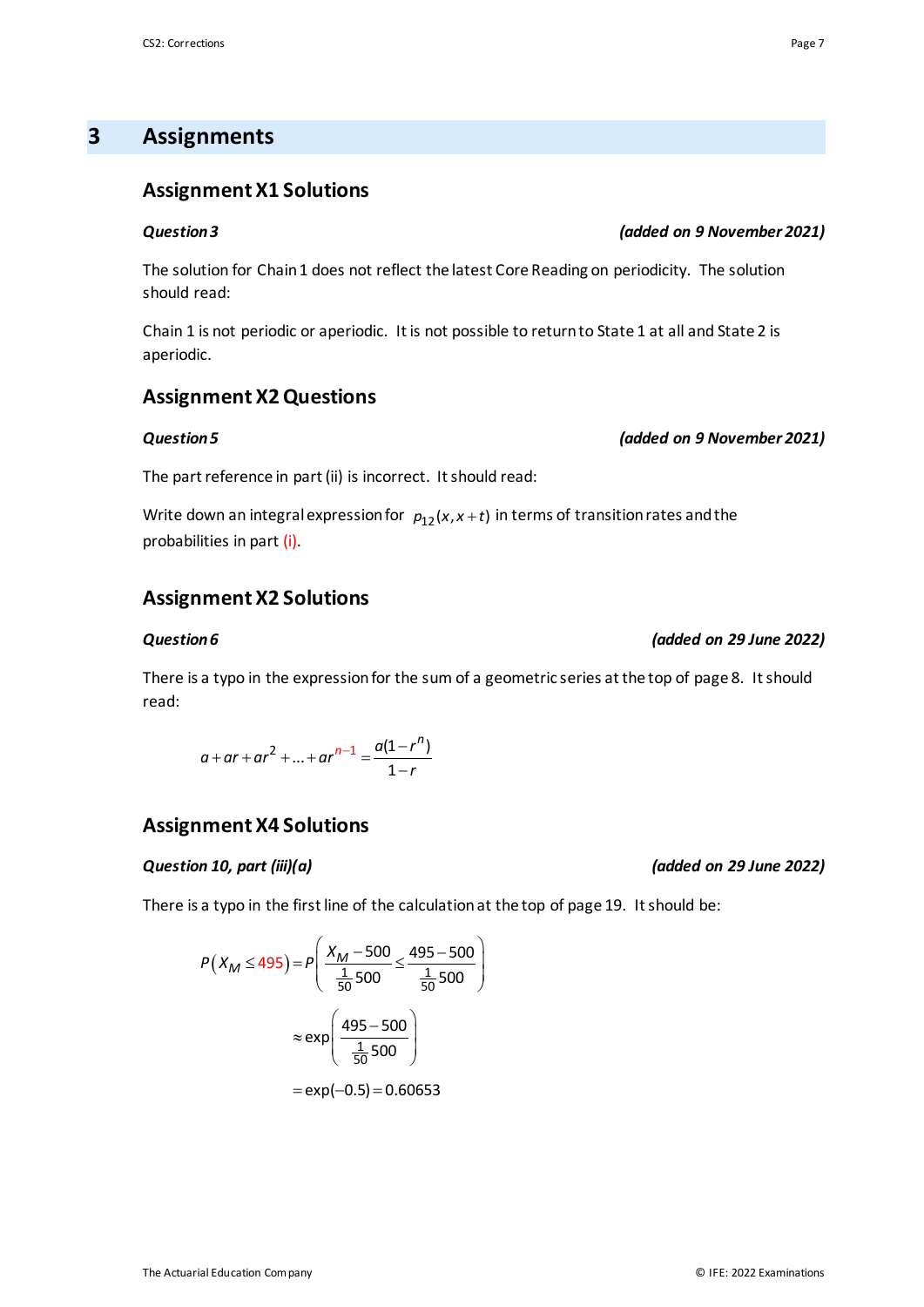#### Page 8 CS2: Corrections and the contract of the contract of the contract of the contract of the contract of the contract of the contract of the contract of the contract of the contract of the contract of the contract of th

The comment on page 19 incorrectly refers to the distribution of the standardised sample mean instead of the standardised sample maximum. It should read:

The probabilities are similar, suggesting that the GEV distribution provides a reasonable approximation to the standardised sample maximum distribution for  $n = 50$ .

#### *Question 10, part (iv)(c) (added on 29 June 2022)*

The first line of the solution on page 20 references the wrong question part. It should read:

Here we have that  $W = X - 400$  |  $X > 400$ . Using the CDF from part (iv)(a), the required probability is:

### **Assignment X5 Solutions (clarification)**

#### *Question 10 (added on 15 March 2022)*

In part (ii), the naïve Bayes approach is being applied by considering random variables denoting the letter in each position of the message (ignoring spaces). Let these random variables be  $X_p$   $p \in \{1, 2, ..., 21\}$ . Let the set of values that these random variables can take be:

 ${A, G, H, I, N, O, T, U, O}$  *(A, G, H, I, N, O, T, U, OTHER*)

For the message given in part (ii), for each of the 5 languages, we want to calculate:

$$
P(L_j | X_1 = \text{OTHER}, X_2 = 0, ..., X_{21} = T)
$$

where *L<sub>j</sub> j* ∈ {1,2,3,4,5} represents the 5 languages, English, French, German, Spanish and Italian.

These probabilities can be written as:

$$
P(L_j | X_1 = \text{OTHER}, X_2 = 0, ..., X_{21} = T) \propto P(X_1 = \text{OTHER}, X_2 = 0, ..., X_{21} = T | L_j) P(L_j)
$$

Under the assumption of the naïve Bayes approach, we have:

$$
P(X_1 = \text{OTHER}, X_2 = \text{O}, \dots, X_{21} = \text{T} | L_j) = P(X_1 = \text{OTHER} | L_j)(X_2 = \text{O} | L_j) \dots (X_{21} = \text{T} | L_j)
$$

If we assume that the proportions in the table can be used for each of the RHS probabilities, we can work out this out for each language.

For example, for English:

$$
P(X_1 = \text{OTHER}, X_2 = \text{O}, \dots, X_{21} = \text{T} \mid English) = 0.51 \times 0.07 \times \dots \times 0.09
$$
\n
$$
= 0.07^1 \times 0.07^3 \times 0.07^4 \times 0.09^1 \times 0.03^3 \times 0.51^9
$$

where the powers of the probabilities come from the counts of each letter in the message.

#### *Question 10, part (iii)(c) (added on 29 June 2022)*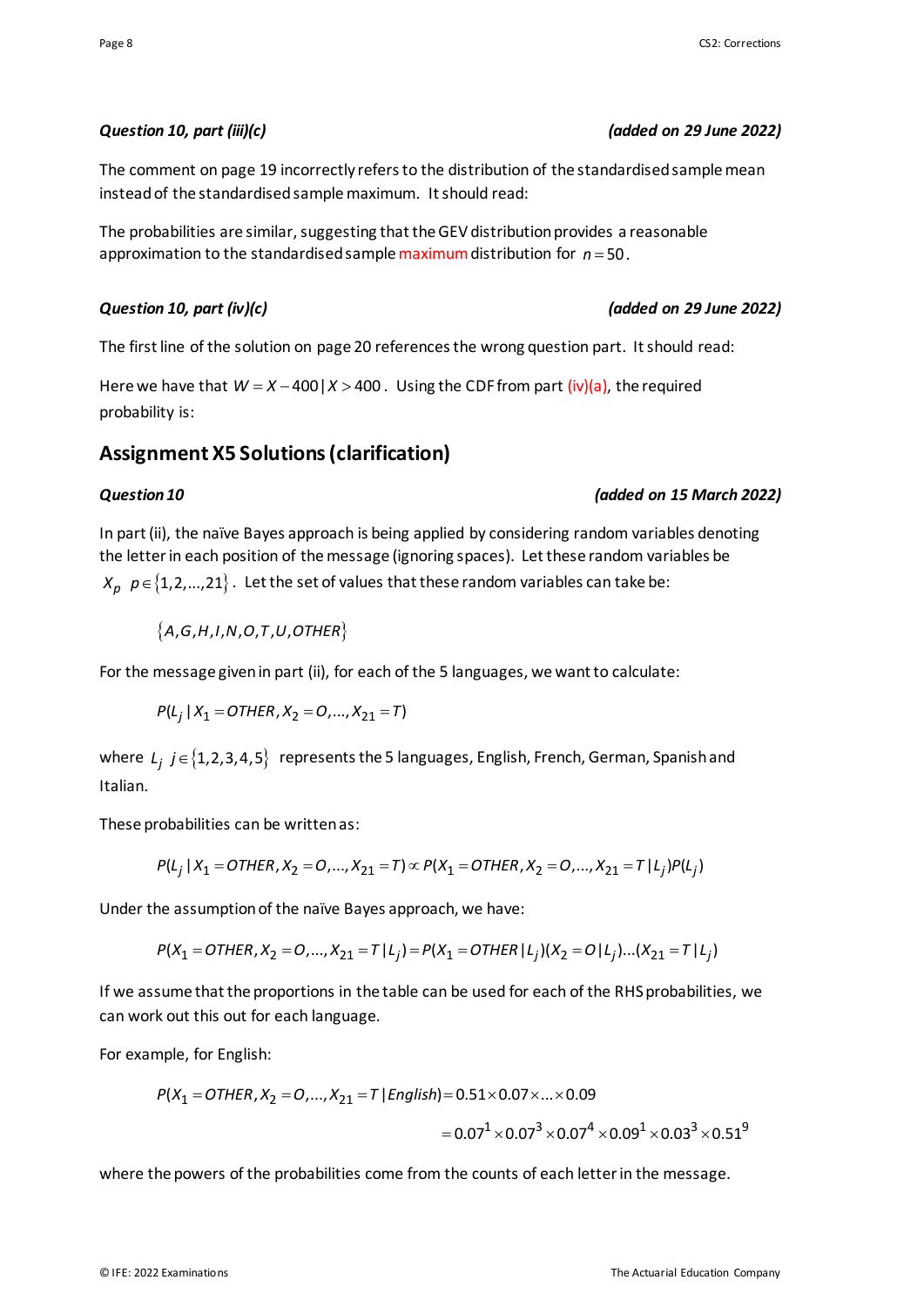The counts are given in the table below:

| <b>  Letter  </b> A   G   H   I   N   O   T   U  Other                                                      |  |  |  |  |  |
|-------------------------------------------------------------------------------------------------------------|--|--|--|--|--|
| <b>Count</b> $A_i = 0$ $G_i = 0$ $H_i = 0$ $I_i = 1$ $N_i = 3$ $G_i = 4$ $T_i = 1$ $U_i = 3$ $\Omega_i = 9$ |  |  |  |  |  |

This probability has the same underlying structure as that calculated in the approach used in the solutions, which treats the counts of each letter in the message as a sample from a multinomial distribution. The only difference is the multinomial coefficient, which is the same across languages.

### **Assignment Y1 Solutions**

#### *Question 3 (added on 21 January 2022)*

There is a typo in the second paragraph of part (v). It should read:

Specifically, as  $e^{\hat{\beta}} = 0.3319$ , then according to the model, the hazard for patients undergoing the new treatment is 66.81% lower than those that aren't.

### **Assignment Y2 Questions**

### *Question 4 (added on 15 March 2022)*

Part  $(v)(a)$  should ask for a matrix with the same number of rows as the test data set, not the same number of rows as the entire swiss data set. It should read:

Repeat the steps in parts (iv)(a) and (iv)(b) to generate 1,000 decision trees on bootstrapped samples of the training data, calculating (and storing) the predicted value of Fertility for each province of the test data for each tree. You should store your results in a matrix called preds that has the same number of rows as the test data and 1,000 columns, one for each generated decision tree.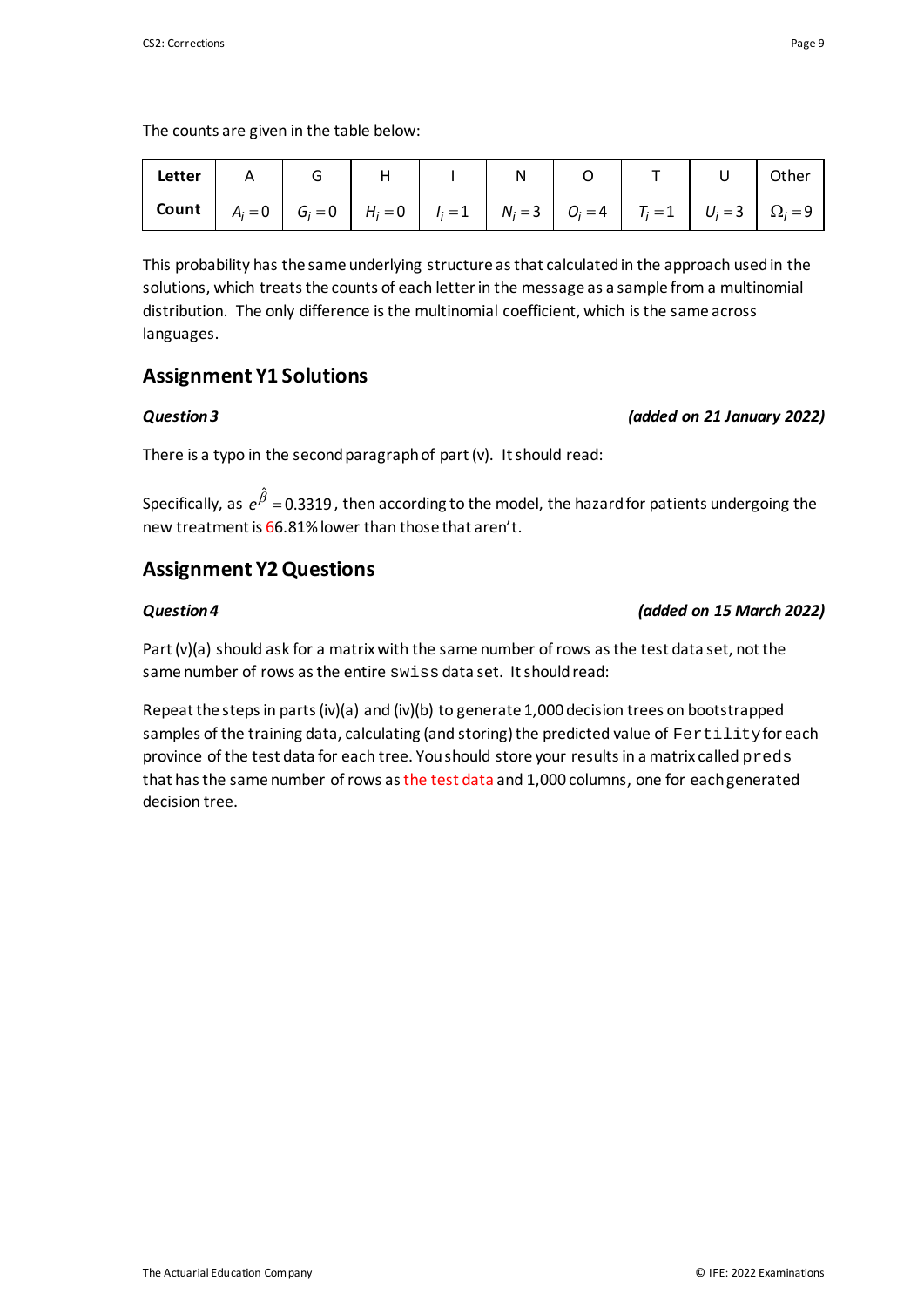### **4 PBOR**

#### **Chapter 1 Poisson Processes – Solutions** *(added on 21 January 2022)*

The solution for part (vi)(b) incorrectly calculates the probability that the shop collects more than £19,800 in any given week instead of at least £19,800. It should read:

We can use the  $l$ ength() function to find the proportion of entries in our s vector that are at least 19,800:

```
length(s[s>=19800])/length(s)
```
[1] 0.805

#### **Chapter 8 – Course Notes**

#### *Page 21 (added on 21 December 2021)*

There is an error in the section reference at the bottom of the quoted Core Reading. This has been corrected in the latest version of the document. In the old version, this should read:

**The Breslow method is consistent with the theory presented in Section 4.2.**

#### **Chapter 9 – Course Notes**

The exact exposed to risk quoted at the end of part (ix) is incorrect. It should read:

The census method assumes that the number of in-force policies varies linearly over each calendar year. Even though there were some quite big changes in these numbers from year to year in this example, the census estimate of the exposed to risk (70.5) was quite close to the exact value (70.39836). As a result, the two estimates of the force of mortality were quite similar.

#### **Chapters 10 and 11 – Course Notes**

The goodness-of-fit test in Section 2.3 doesn't consider the sizes of the expected values. Using the rule of thumb of ensuring that all expected values are larger than 5, one way of checking the expected values and combining the age groups is as follows:

#### Grad\$EXPECTED

|                    |                    |           | 1.0315995 | 1.1677738           | 1.3120707 |
|--------------------|--------------------|-----------|-----------|---------------------|-----------|
|                    | [6] 1.4576501      | 1.6193731 | 1.8153408 | 2.0353466           | 2.2830085 |
| $\lceil 11 \rceil$ | 2.5848017          | 2.9378952 | 3.3591593 | 3.8450230           | 4.3145740 |
|                    | 161 4.7508712      | 5.2695751 | 5.9773790 | 6.8207455 7.7441477 |           |
| $\cdots$           |                    |           |           |                     |           |
|                    | $[51]$ 227.0439163 |           |           |                     |           |

#### *Page 9 (added on 12 April 2022)*

*Page 13 (added on 15 March 2022)*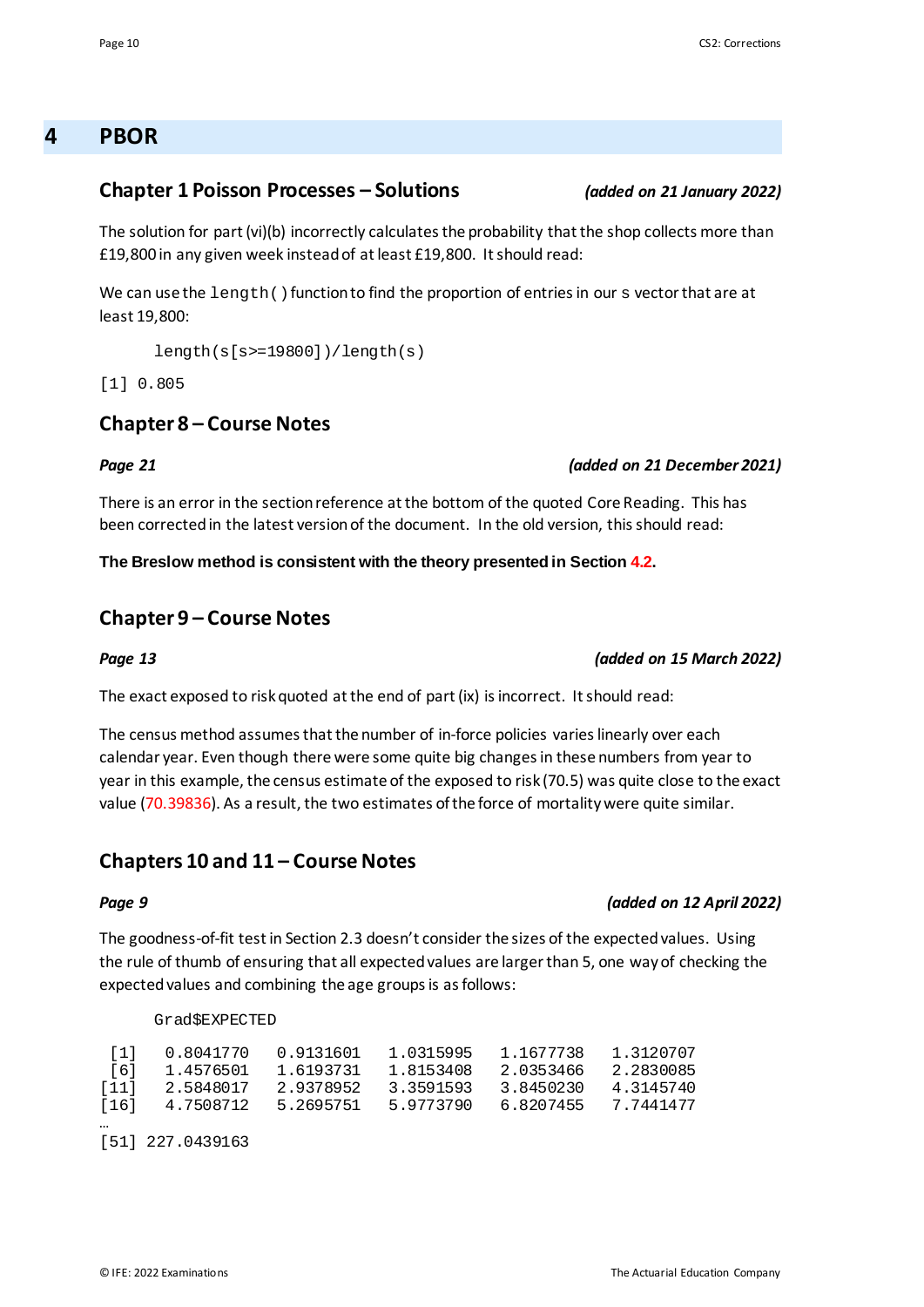[51] 2299.975967

Many of the early values are less than 5. Using  $cumsum()$  to check how many we need to combine for the first few ages:

### cumsum(Grad\$EXPECTED) [1] 0.804177 1.717337 2.748937 3.916710 5.228781 [6] 6.686431 8.305804 10.121145 12.156492 14.439500 …

So, we need to combine the first 5 to get the expected value over 5. Checking the 6th age group onwards:

cumsum(Grad\$EXPECTED[6:nrow(Grad)])

[1] 1.457650 3.077023 4.892364 6.927711 9.210719 … [46] 2294.747186

So, we need to combine the 6th to 9th ages. Checking the 10th age onwards:

```
cumsum(Grad$EXPECTED[10:nrow(Grad)])
```
[1] 2.283008 4.867810 7.805705 11.164865 15.009888

… [41] 2060.775559 2287.819475

We need to combine the 10th to 12th ages. Checking the 13th age onwards:

cumsum(Grad\$EXPECTED[13:nrow(Grad)])

[1] 3.359159 7.204182 11.518756 16.269627 21.539203

… [36] 1661.521327 1847.882379 2052.969854 2280.013770

We need to combine the 13th and 14th ages. Checking the 15th age onwards:

cumsum(Grad\$EXPECTED[15:nrow(Grad)])

[1] 4.314574 9.065445 14.335020 20.312399 27.133145

… [36] 2045.765671 2272.809588

We need to combine the 15th and 16th ages. The rest of the expected values are over 5. Combining the expected values:

| $E.comb = c(sum(Grad$EXPECTED[1:5]),$ |                                            |                      |                                                        |                      |                      |  |  |  |
|---------------------------------------|--------------------------------------------|----------------------|--------------------------------------------------------|----------------------|----------------------|--|--|--|
|                                       | sum(Grad\$EXPECTED[6:10]),                 |                      |                                                        |                      |                      |  |  |  |
|                                       | sum(Grad\$EXPECTED[10:12]),                |                      |                                                        |                      |                      |  |  |  |
|                                       | sum(Grad\$EXPECTED[13:14]),                |                      |                                                        |                      |                      |  |  |  |
|                                       | $sum(Grad$EXPECTED[15:16])$ ,              |                      |                                                        |                      |                      |  |  |  |
|                                       | $Grad$$ EXPECTED $[17:$ nrow $(Grad)$ $])$ |                      |                                                        |                      |                      |  |  |  |
|                                       | $E$ . comb                                 |                      |                                                        |                      |                      |  |  |  |
| [1]<br>[6]                            | 5.228781<br>5.269575                       | 9.210719<br>5.977379 | 7.805705<br>6.820746                                   | 7.204182<br>7.744148 | 9.065445<br>8.747494 |  |  |  |
| <br>1361                              |                                            |                      | 149.847251 167.628481 186.361052 205.087475 227.043916 |                      |                      |  |  |  |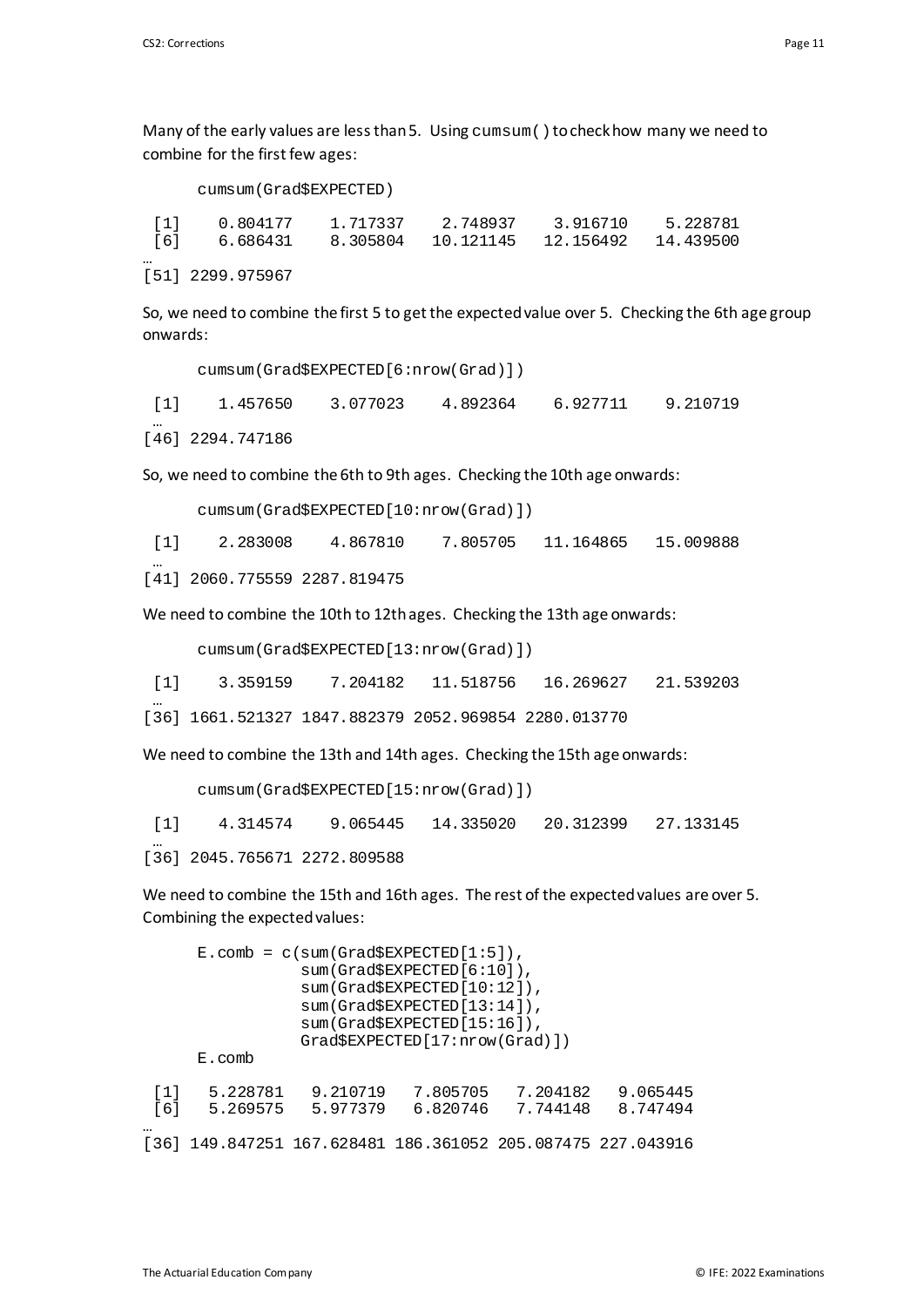#### Combining the observed values:

```
0.\text{comb} = c(\text{sum}(\text{Grad$DEATHS}[1:5]), sum(Grad$DEATHS[6:10]),
                 sum(Grad$DEATHS[10:12]),
                 sum(Grad$DEATHS[13:14]),
                 sum(Grad$DEATHS[15:16]),
                 Grad$DEATHS[17:nrow(Grad)])
     O.comb
 [1] 7 14 6 8 15 9 6 5 1 9 15 13 5 7 18
[16] 17 25 26 33 19 25 32 31 46 59 57 74 64 89 73
[31] 105 107 124 156 164 145 189 202 239 239
```
#### Calculating the observed value of the test statistic:

```
ZX.comb = (0.comb - E.comb) / sqrt(E.comb)(obs.test.stat <- sum(ZX.comb^2))
```
[1] 73.33416

Calculating the critical value at the 5% level:

```
(m <- length(ZX.comb))
```
[1] 40

```
(dof < -m - 2)
```
[1] 38

```
qchisq(0.95, dof)
```
[1] 53.38354

So, as 73.33 > 53.38, there is sufficient evidence to reject the null hypothesis at the 5% significance level. Therefore, it is reasonable to conclude that the graduated rates are *not* the true underlying mortality rates.

Alternatively, we can check the *p*-value:

1 - pchisq(obs.test.stat, dof)

```
[1] 0.0005022726
```
As this is lower than 5%, we reach the same conclusion as above.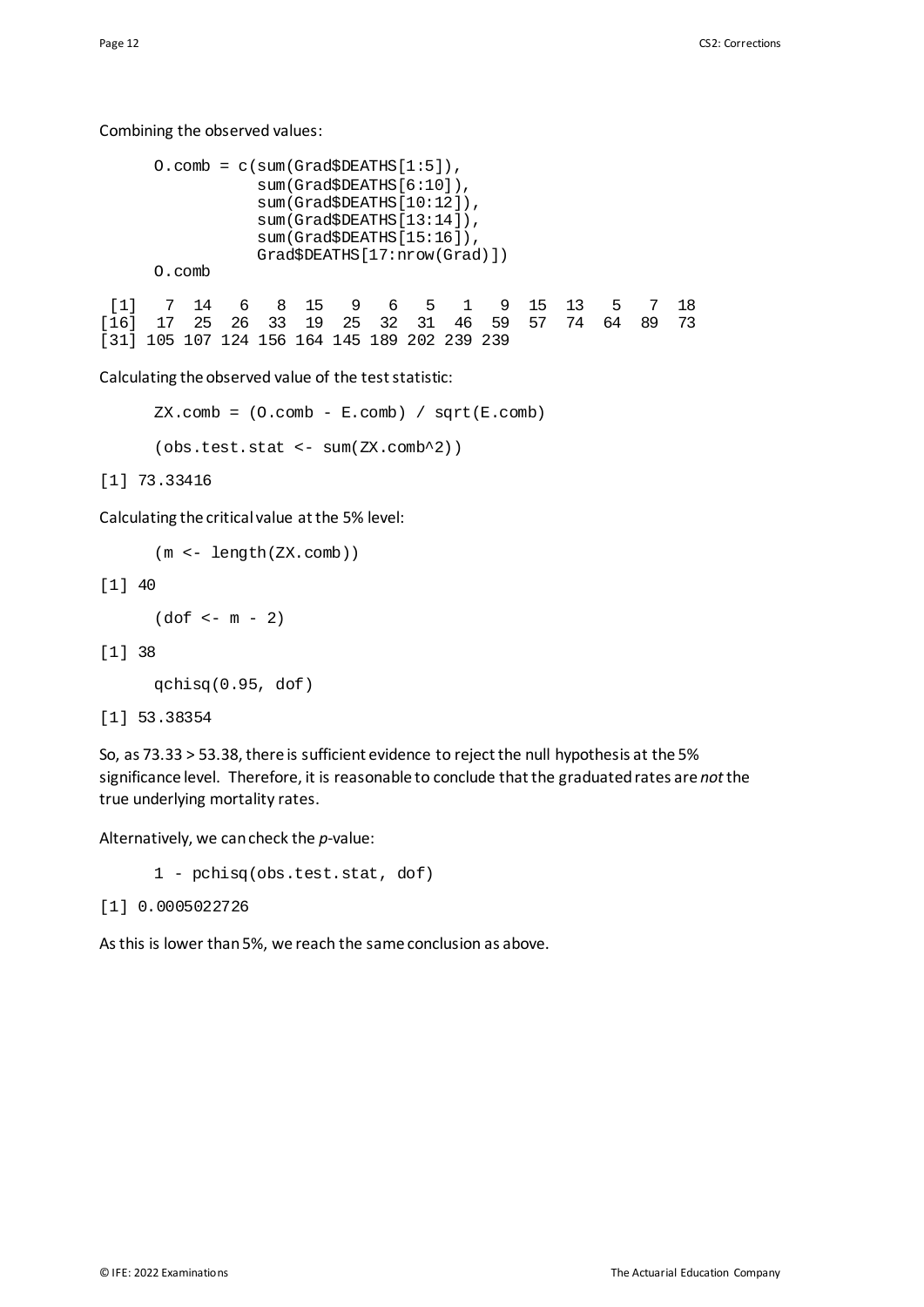### **Chapters 10 and 11 – Solutions**

#### *Page 11 (added on 12 April 2022)*

The goodness-of-fit test in Question 10.2 doesn't consider the sizes of the expected values. Using the rule of thumb of ensuring that all expected values are larger than 5, one way of checking the expected values and combining the age groups is as follows:

(E = splines\$ETR \* splines\$GRAD) [1] 6.465341 4.963548 3.687233 3.643057 2.117585 1.128956 1.428041 1.515226 2.273344<br>5.313610 6.230630 7.381566 [13] 2.293974 3.354250 4.920564 5.313610 6.230630 7.381566 [19] 8.249834 8.891049 9.522978 10.042155 9.521691<br>[25] 9.236048 8.901399 8.609211 7.354864 8.648749 [25] 9.236048 8.901399 8.609211 7.354864 8.648749 9.079818 [31] 10.514835 9.910939 11.058651 11.071241 9.962045 12.413825 [37] 12.954818 14.630655 17.168363 17.723861

Many of the early values are less than 5, although the first values is over 5. Using cumsum() to check how many we need to combine for the first group of ages, ignoring the first age:

```
cumsum(E[-1])[1] 4.963548 8.650781 12.293838 14.411422 15.540379
 …
[36] 238.009362 252.640017 269.808380 287.532241
```
So, we need to combine the 2nd and 3rd ages (taking into account that we dropped the first age in the above) to get the expected value over 5. Checking the 4th age group onwards:

```
cumsum(E[4:nrow(splines)])
[1] 3.643057 5.760642 6.889598 8.626417 9.928615
…
```
[36] 261.157599 278.881460

So, we need to combine the 4th and 5th ages. Checking the 6th age onwards:

```
cumsum(E[6:nrow(splines)])
```
[1] 1.128956 2.865775 4.167973 5.436210 6.864252

… [31] 210.643121 223.597939 238.228594 255.396958 273.120819

We need to combine the 6th to 9th ages. Checking the 10th age onwards:

```
cumsum(E[10:nrow(splines)])
```
[1] 1.428041 2.943267 5.216611 7.510585 10.864835 …

[31] 267.684608

We need to combine the 10th to 12th ages. Checking the 13th age onwards:

cumsum(E[13:nrow(splines)])

[1] 2.293974 5.648224 10.568789 15.882398 22.113028 … [26] 227.575773 244.744136 262.467998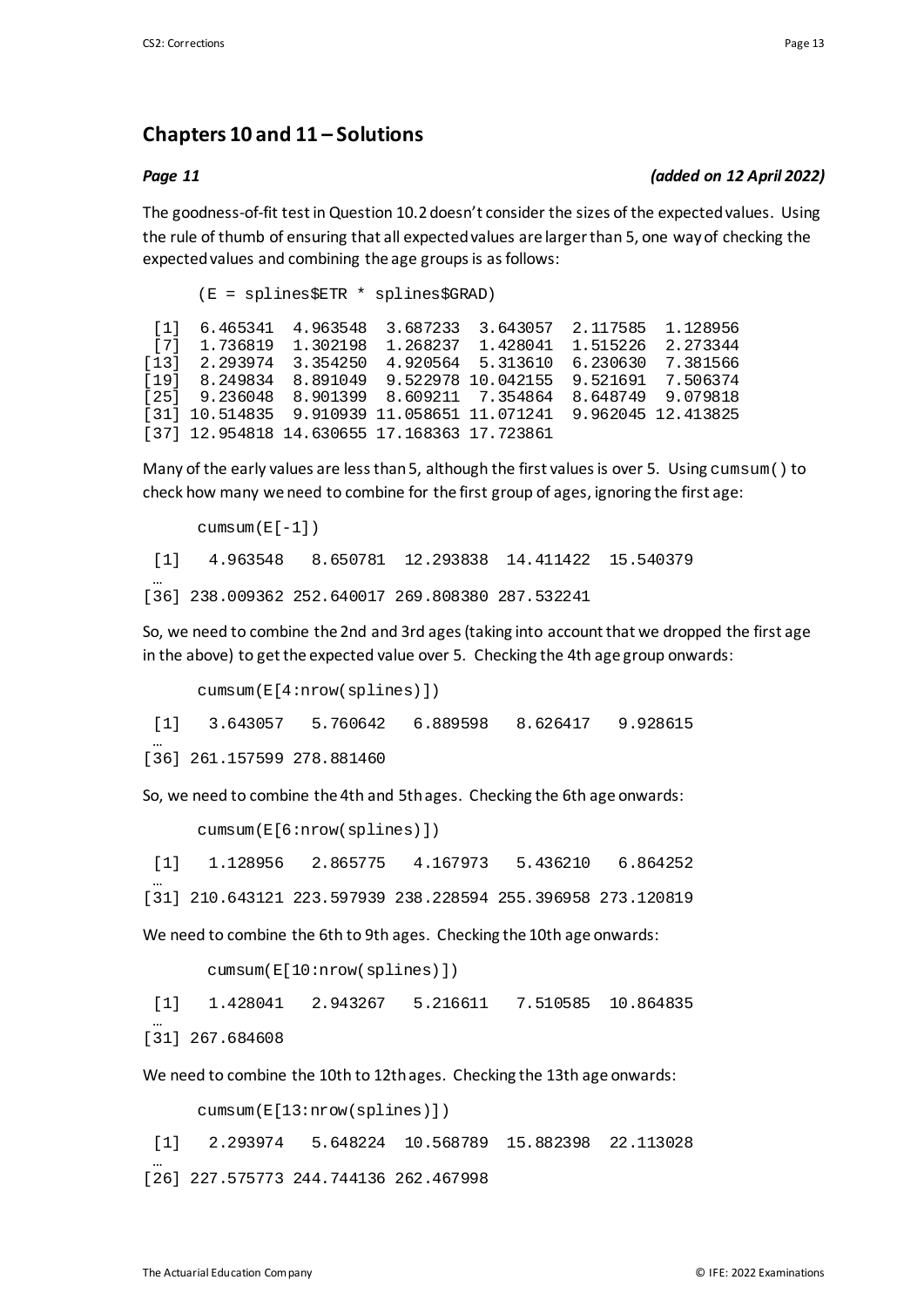We need to combine the 13th and 14th ages. Checking the 15th age onwards:

```
cumsum(E[15:nrow(splines)])
```
[1] 4.920564 10.234174 16.464804 23.846370 32.096204

… [26] 256.819773

This suggests combining the 15th and 16th ages. However, looking at the 16th age:

E[16]

[1] 5.31361

This is over 5, so instead we can put the 15th age into the previous group, containing the 13th and 14th ages. The rest of the expected values are over 5. Combining the expected values:

```
E.\text{comb} = c(\text{sum}(E[1]),sum(E[2:3]),
             sum(E[4:5]),
              sum(E[6:9]),
             sum(E[10:12]),
              sum(E[13:15]),
              E[16:nrow(splines)])
```
E.comb

[1] 6.465341 8.650781 5.760642 5.436210 5.216611 10.568789 [7] 5.313610 6.230630 7.381566 8.249834 8.891049 9.522978 [13] 10.042155 9.521691 7.506374 9.236048 8.901399 8.609211 [19] 7.354864 8.648749 9.079818 10.514835<br>[25] 11.071241 9.962045 12.413825 12.954818 9.962045 12.413825 12.954818 14.630655 17.168363 [31] 17.723861

Combining the observed values:

```
0.\text{comb} = c(\text{sum}(O[1]), sum(O[2:3]),
                 sum(O[4:5]),
                  sum(O[6:9]),
                  sum(O[10:12]),
                  sum(O[13:15]),
                  O[16:nrow(splines)])
     O.comb
 [1] 8.00037 6.99989 5.00005 6.99996 6.00000 8.00018
[7] 5.00016 6.99992 8.99980 8.99980 7.99976 8.99976
[13] 9.99999 9.99973 7.00040 8.99968 8.00037 8.99961
     7.99968 9.00036 8.99968 10.99980
[25] 11.00028 10.00050 11.99992 13.00024 14.99983 18.00009
[31] 17.00028
```
Calculating the observed value of the test statistic:

 $ZX.comb = (0.comb - E.comb) / sqrt(E.comb)$ 

(obs.test.stat <- sum(ZX.comb^2))

[1] 3.089105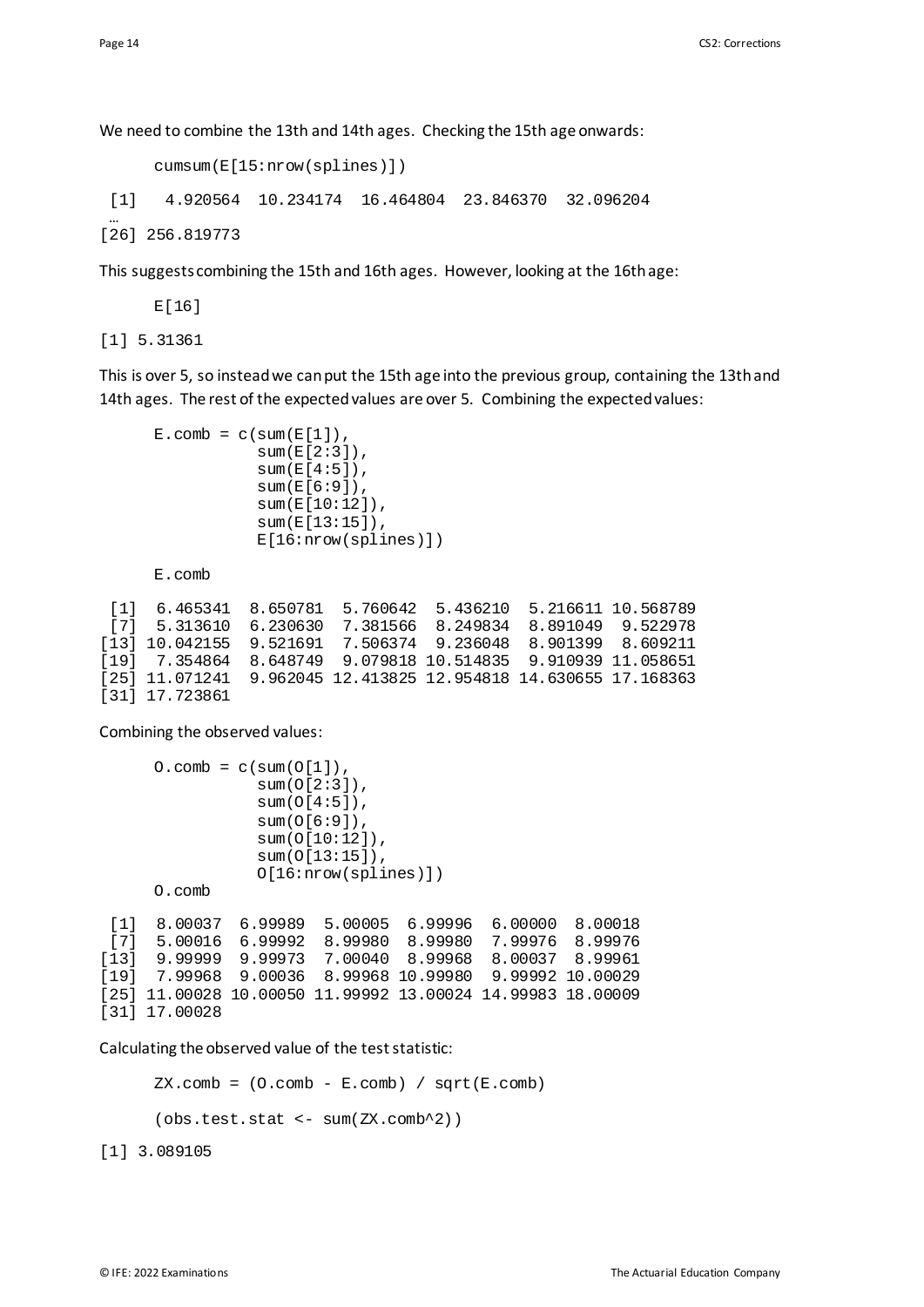Calculating the critical value at the 5% level:

```
(m <- length(ZX.comb))
```

```
[1] 31
     (dof < -m - 6)
```
[1] 25

qchisq(0.95, dof)

```
[1] 37.65248
```
So, as 3.09 < 37.65, there is insufficient evidence to reject the null hypothesis at the 5% significance level. We conclude that it is reasonable to assume that the graduated rates reflect the true mortality rates according to this test.

Alternatively, we can check the *p*-value:

```
1 - pchisq(obs.test.stat, dof)
```
#### $[1] 1$

As this is higher than 5%, we reach the same conclusion as above.

### **Chapters 10 and 11 – Summary**

#### *Page 5 (added on 31 January 2022)*

There is an error in the code for counting the number of positive individual standardised deviations. The abs() function should not be used. The code should be:

 $(n1 = length(Grad$ [Grad$ 0]))$ 

### **Chapter 12 – Course Notes**

*Page 7 (added on 12 April 2022)*

There is a typo in the second line of Exercise 4. It should say:

For this Exercise you should use your estimates of  $b_x$  and  $k_t$  from Exercise 2 (ii)(c).

#### *Page 22 (added on 12 April 2022)*

Throughout exercise 4, the object  $kt$ . svd should be used instead of  $kt$ . This affects the graphs slightly and the calculated fitted values and forecasts. The fitted values and forecasts should be:

 $(fitted.mort60 = exp(ax[1] + bx.svd[1] * kt.svd))$ 

```
[1] 0.01300107 0.01268702 0.01253275 0.01242453 0.01236440
```

```
(mu = (kt.svd[5] - kt.svd[1]) / 4)
```
-0.04403012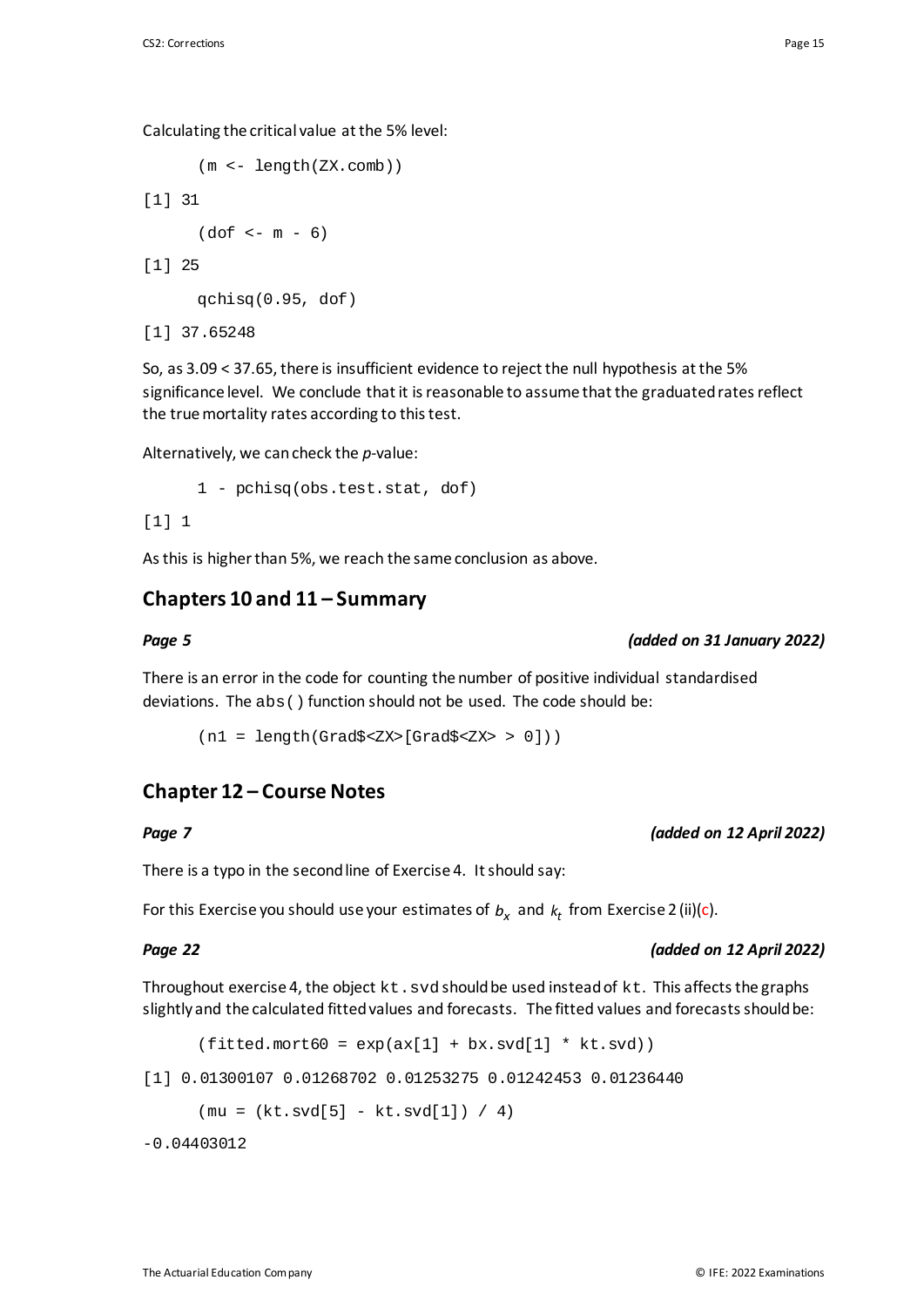### $(kt.forecasts = kt.svd[5] + mu * (2015:2030 - 2014))$ [1] -0.1102145 -0.1542446 -0.1982747 -0.2423048 -0.2863349 -0.3303650  $[7] -0.3743952 -0.4184253 -0.4624554 -0.5064855 -0.5505156 -0.5945457$  $[13] -0.6385758 -0.6826060 -0.7266361 -0.7706662$  $(proj.mort60 = exp(ax[1] + bx.svd[1] * kt.forecasts))$ [1] 0.01221017 0.01205786 0.01190745 0.01175891 0.01161223 0.01146738 [7] 0.01132433 0.01118307 0.01104357 0.01090582 0.01076978 0.01063543

### **Chapters 13 and 14 – Introduction**

#### *Page 16 (added on 21 December 2021)*

There is an error in a section reference in the Core Reading for the method of seasonal means. This has been corrected in the latest version of the document. In the old version, thisshould read:

**In R the function** decompose() **can be used to obtain both the moving average and seasonal means described in Sections 1.5 and 1.6.**

### **Chapters 13 and 14 – Fitting a distribution – Solutions**

[13] 0.01050277 0.01037175 0.01024237 0.01011461

This question fits an ARMA model to the series Yt.csv. However, looking at a graph of the series, it does not appear to be stationary. The series looks to have a linear trend, which should really be removed before modelling as an ARMA process.

### **Chapter 15 – Introduction**

#### *Page 16 (added on 21 December 2021)*

There is an error in the section reference near the bottom of the box. This has been corrected in the latest version of the document. In the old version, this should read

The method of percentiles is covered in Section 3.3.

### **Chapter 15 Fitting a distribution – Solutions**

#### *Page 8 (added on 21 December 2021)*

The labels for the axes in the Q-Q plot are the wrong way round. The correct Q-Q plot is created by:

```
qqplot(comparison.qs, x, xlab = "Quantiles of exp(0.003)",
ylab = "Sample quantiles", main = "Q-Q plot")
```
### *Question 13-14.11 (added on 12 April 2022)*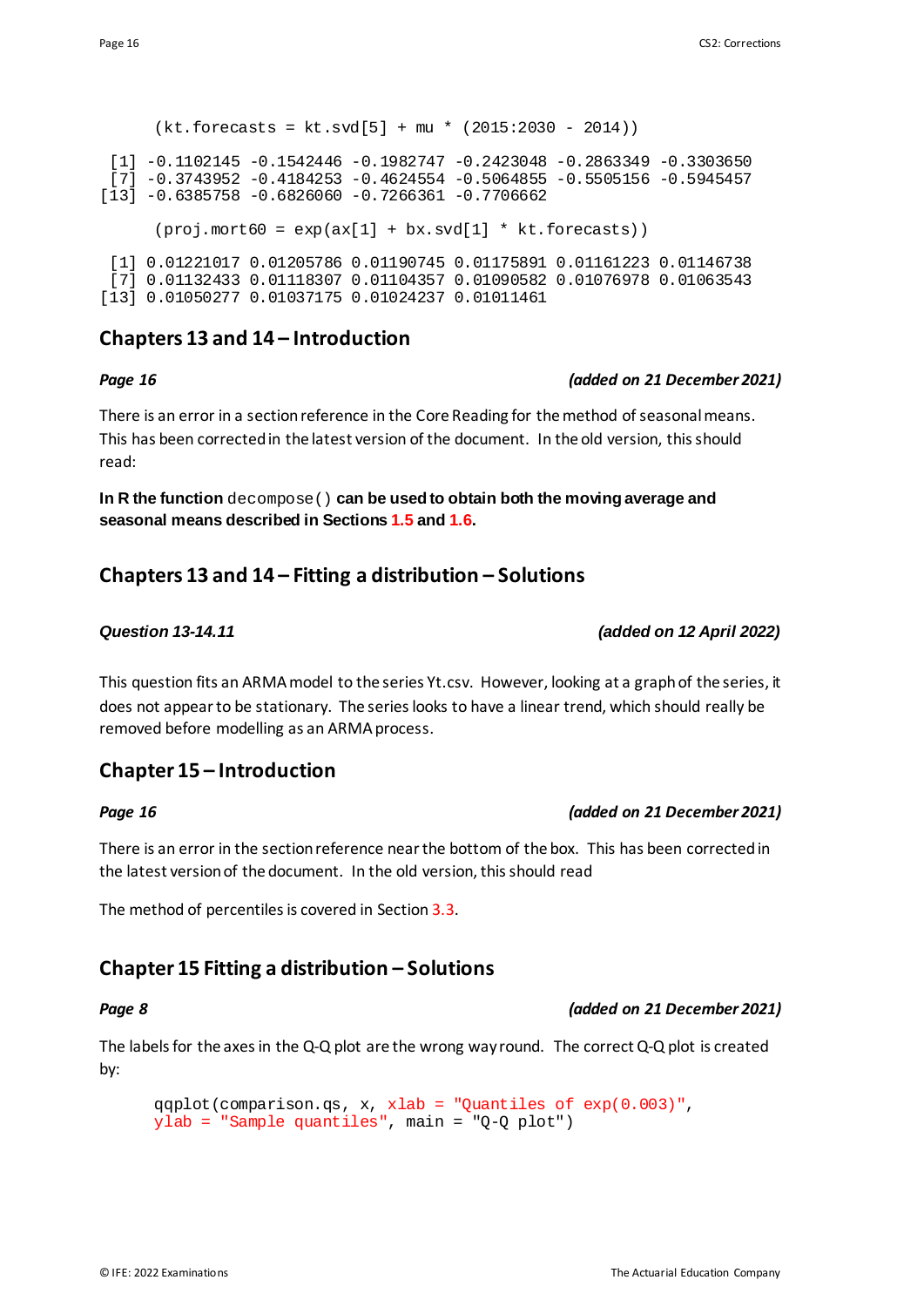### **Chapters 19 and 20 – Summary**

#### *Page 8 (added on 9 February 2022)*

There is a typo in the R code near the bottom of the page. The for loop generating the sample aggregate claims for each policy should read:

```
for (j in 1:policies) {
S[j] <- sum(rXXX(N[j], parameters of claim distribution))
}
```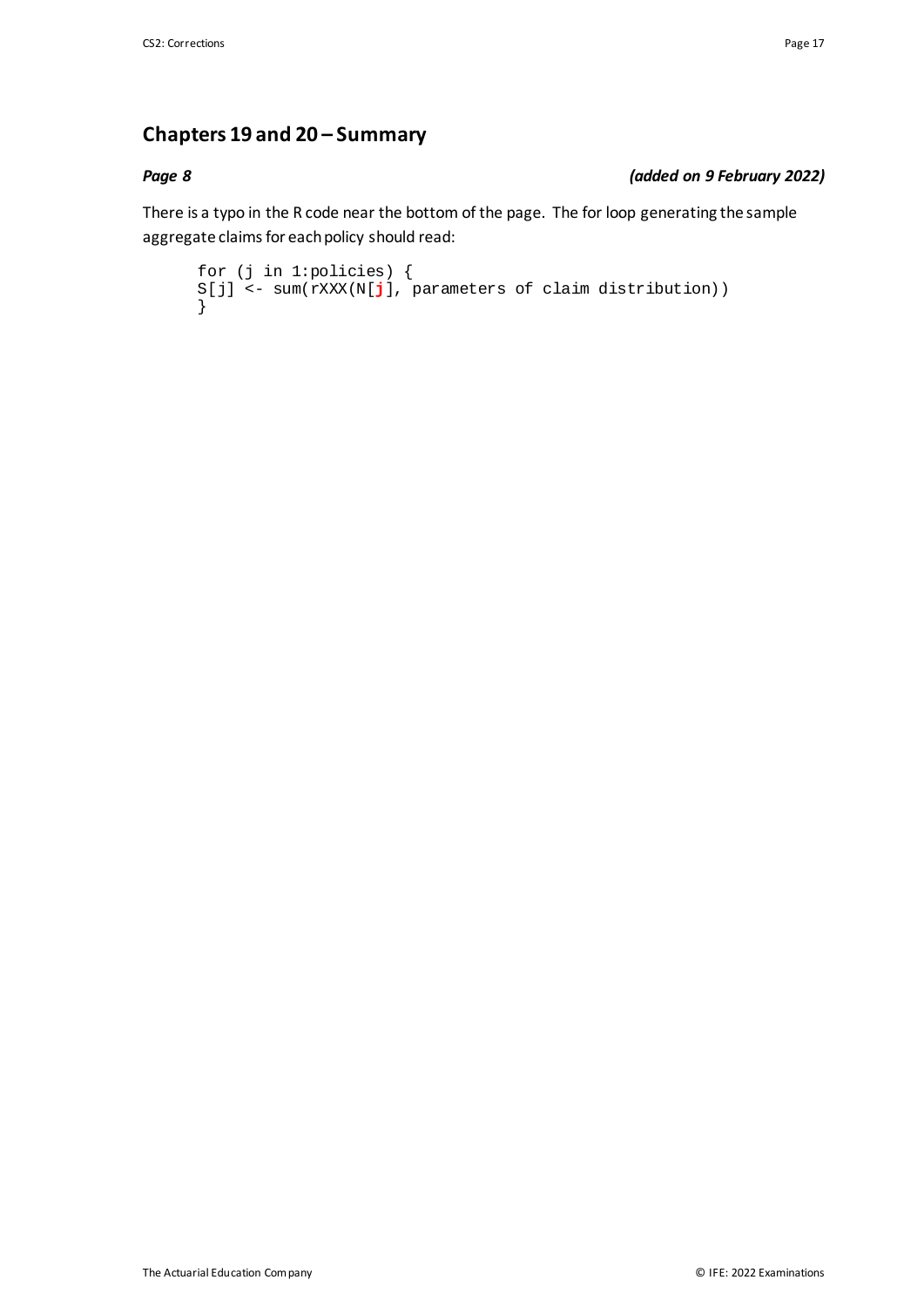**5 Revision Booklets**

### **Revision Booklet 1**

#### *Page 25 (added on 29 June 2022)*

There is a typo in part (i). It should say:

(i) Explain whether  $Y_t$  is a Markov process.  $[2]$ 

### **Revision Booklet 2**

#### *Page 80 (added on 9 February 2022)*

The solution for Question 4 part (iv) has an error in part of the workings. The second equation should be:

$$
p_{L,L}(2) = P(X_{t+2} = L | X_t = L+) \times P(X_t = L + | X_t = L + \text{ or } X_t = L-)
$$

$$
+ P(X_{t+2} = L | X_t = L-) \times P(X_t = L - | X_t = L + \text{ or } X_t = L-)
$$

### **Revision Booklet 11**

*Page 86 (added on 29 June 2022)*

There is a typo in the calculation of  $\sigma^2$  near the top of the page. It should say:

$$
\sigma^2 = \ln\left(\frac{413,918.40}{2,213.06^2} + 1\right) = 0.0811318
$$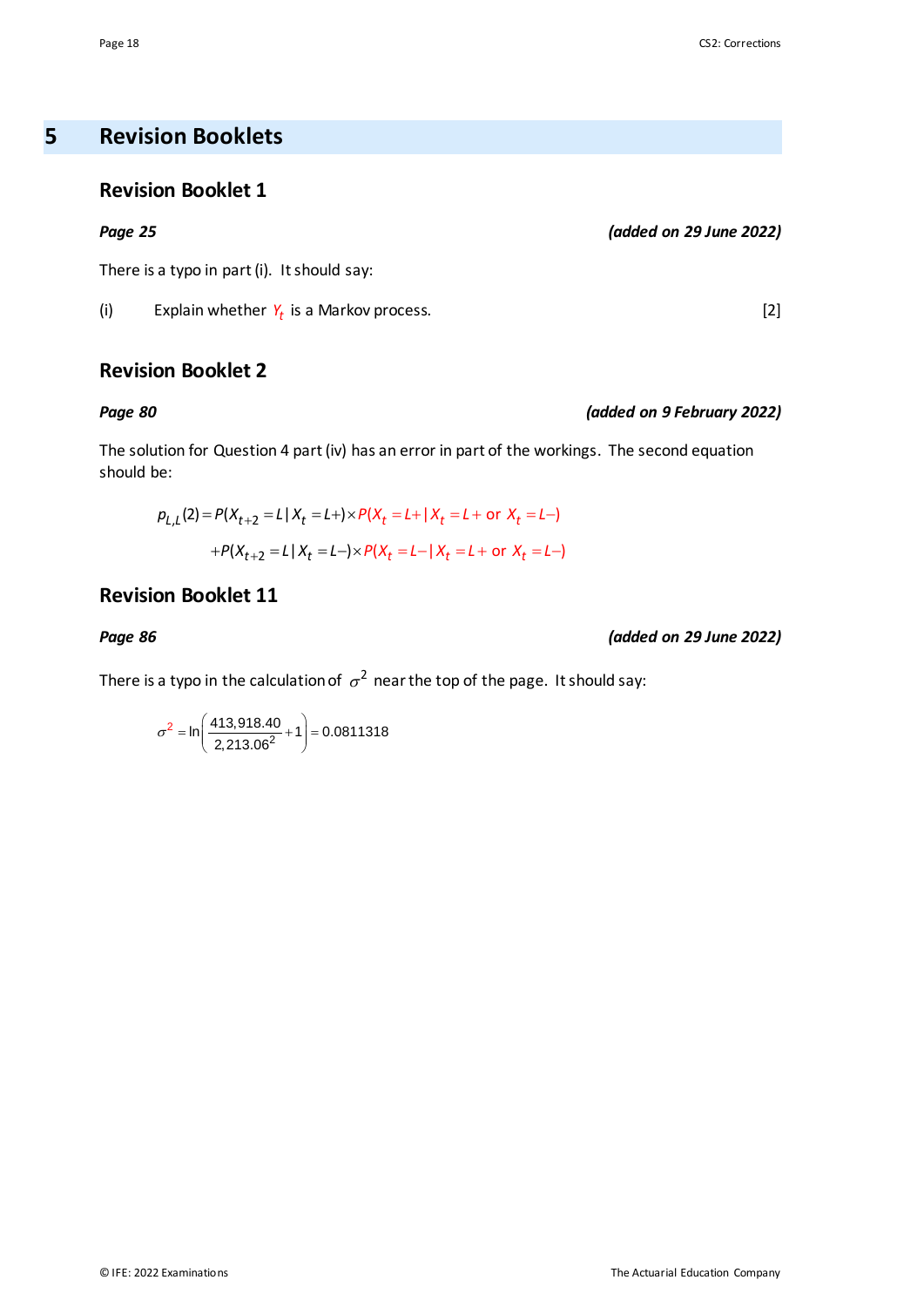### **6 Mocks**

### **Mock 1 – Paper A – Solutions**

There is a typo in the calculation of  $F_B(40)$  around halfway down the page. The final number is correct, but the calculation should be:

$$
F_B(40) = 1 - \left(\frac{300}{500}\right)^4 = 0.870400
$$

#### **Mock 1 – Paper B – Solutions**

#### *Page 22 (Question 3) (added on 12 April 2022)*

There is an error in the creation of package.tree. The tree () function should include AGE. It should be:

package.tree = tree(SALE  $\sim$  SEX + HIGH + MARRIED + CHILDREN + AGE, data = happy\_train)

The code in the R solutions file is correct and the rest of the solutions use the package.tree object created from this correct code.

#### *Page 15 (Question 6) (added on 12 April 2022)*